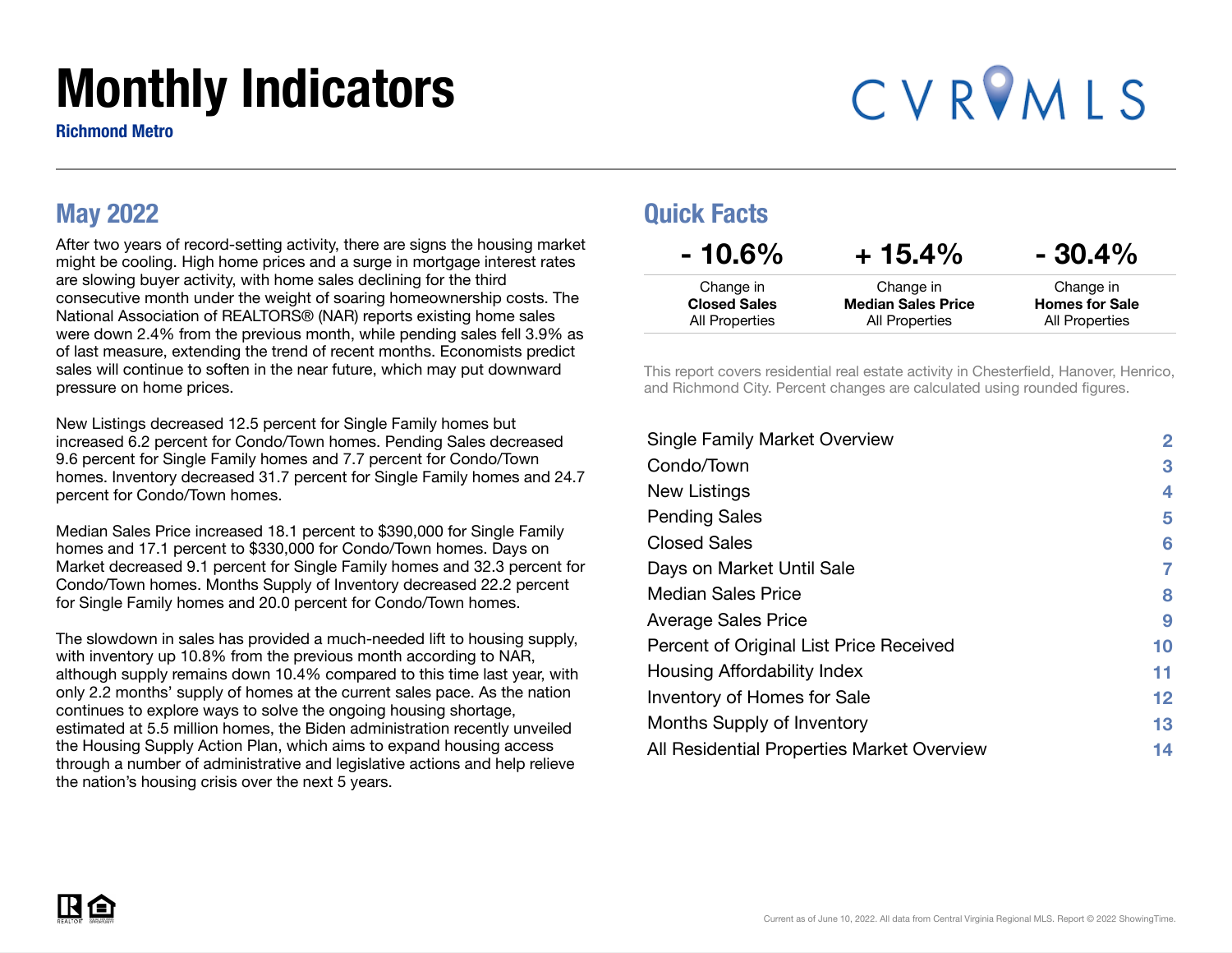### Single Family Market Overview

Key metrics by report month and for year-to-date (YTD) starting from the first of the year. Single Family properties only.

## CVRVMLS

|                                    |                                                                                 |           |           |          |                 | <b>MUNIMURIE MENA</b> |          |
|------------------------------------|---------------------------------------------------------------------------------|-----------|-----------|----------|-----------------|-----------------------|----------|
| <b>Key Metrics</b>                 | <b>Historical Sparkbars</b>                                                     | 5-2021    | 5-2022    | % Change | <b>YTD 2021</b> | <b>YTD 2022</b>       | % Change |
| <b>New Listings</b>                | $5 - 2020$<br>$11 - 2020$<br>$5 - 2021$<br>11-2021<br>5-2022                    | 1,740     | 1,523     | $-12.5%$ | 7,459           | 6,529                 | $-12.5%$ |
| <b>Pending Sales</b>               | $5 - 2020$<br>$11 - 2020$<br>$5 - 2021$<br>$11 - 2021$<br>$5 - 2022$            | 1,670     | 1,509     | $-9.6%$  | 6,767           | 5,952                 | $-12.0%$ |
| <b>Closed Sales</b>                | $5 - 2020$<br>$11 - 2020$<br>$5 - 2021$<br>$11 - 2021$<br>$5 - 2022$            | 1,453     | 1,277     | $-12.1%$ | 5,871           | 5,278                 | $-10.1%$ |
| Days on Market Until Sale          | $5 - 2021$<br>$5 - 2020$<br>$11 - 2020$<br>$11 - 2021$<br>$5 - 2022$            | 11        | 10        | $-9.1%$  | 16              | 13                    | $-18.8%$ |
| <b>Median Sales Price</b>          | $5 - 2020$<br>$11 - 2020$<br>$5 - 2021$<br>$11 - 2021$<br>$5 - 2022$            | \$330,250 | \$390,000 | $+18.1%$ | \$325,000       | \$365,353             | $+12.4%$ |
| <b>Average Sales Price</b>         | $5 - 2021$<br>$5 - 2020$<br>$11 - 2020$<br>$11 - 2021$<br>$5 - 2022$            | \$375,070 | \$452,463 | $+20.6%$ | \$365,862       | \$418,101             | $+14.3%$ |
| Pct. of Orig. Price Received       | $11 - 2020$<br>$5 - 2021$<br>$11 - 2021$<br>5-2020<br>$5 - 2022$                | 105.4%    | 108.0%    | $+2.5%$  | 103.4%          | 106.1%                | $+2.6%$  |
| <b>Housing Affordability Index</b> | $11 - 2021$<br>$5 - 2022$<br>$5 - 2020$<br>$11 - 2020$<br>$5 - 2021$            | 143       | 94        | $-34.3%$ | 146             | 100                   | $-31.5%$ |
| <b>Inventory of Homes for Sale</b> | lan mark 15<br>$5 - 2020$<br>11-2020<br>$5 - 2021$<br>$11 - 2021$<br>$5 - 2022$ | 1,207     | 824       | $-31.7%$ |                 |                       |          |
| <b>Months Supply of Inventory</b>  | $5 - 2020$<br>11-2020<br>$5 - 2021$<br>11-2021<br>5-2022                        | 0.9       | 0.7       | $-22.2%$ |                 |                       |          |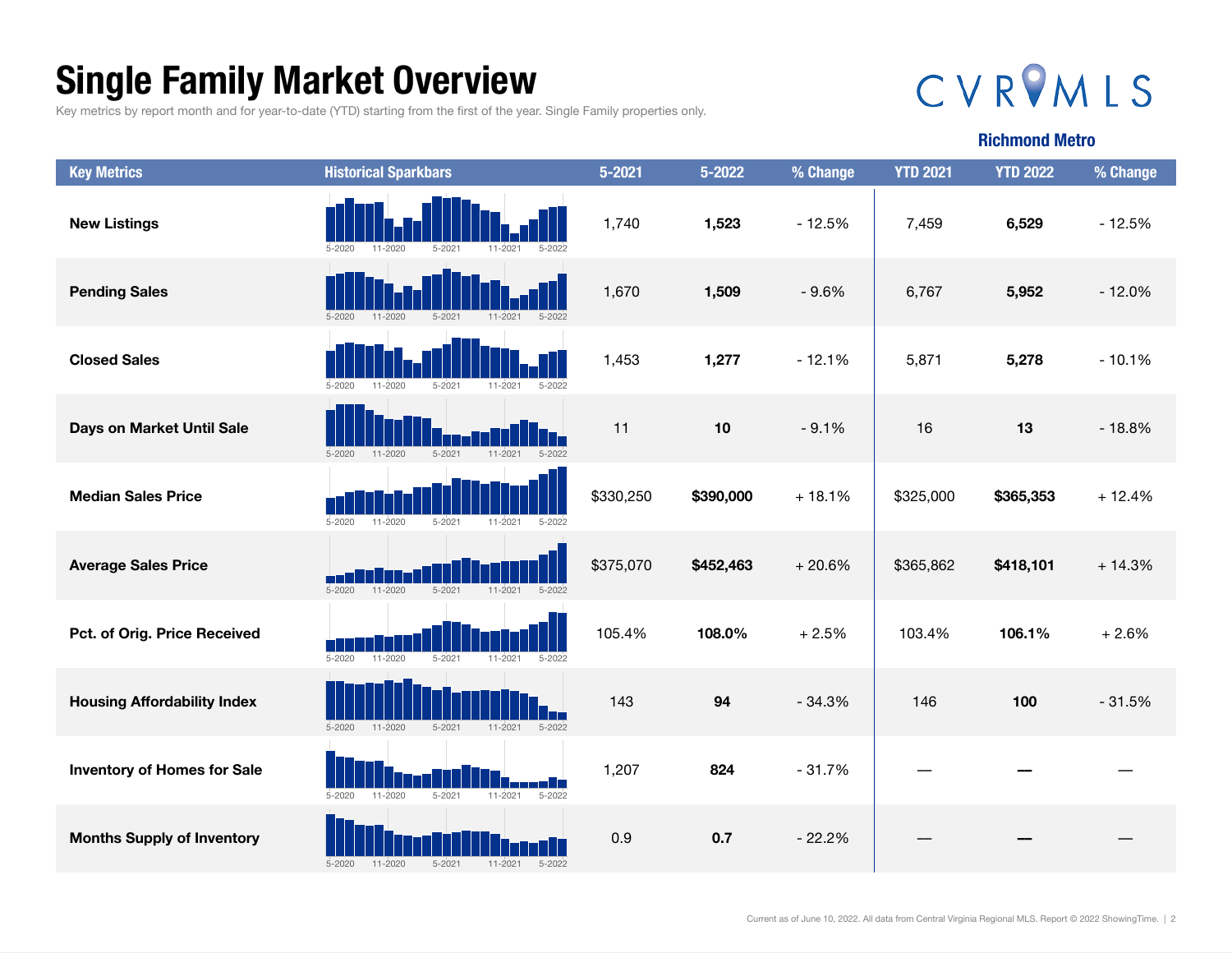### Condo/Town

Key metrics by report month and for year-to-date (YTD) starting from the first of the year. Condo/Town properties only.

# CVRVMLS

|                                    |                                                                      |            |            |          |                 | <b>Richmond Metro</b> |          |
|------------------------------------|----------------------------------------------------------------------|------------|------------|----------|-----------------|-----------------------|----------|
| <b>Key Metrics</b>                 | <b>Historical Sparkbars</b>                                          | $5 - 2021$ | $5 - 2022$ | % Change | <b>YTD 2021</b> | <b>YTD 2022</b>       | % Change |
| <b>New Listings</b>                | $5 - 2022$<br>5-2020<br>$11 - 2020$<br>$5 - 2021$<br>11-2021         | 289        | 307        | $+6.2%$  | 1,437           | 1,215                 | $-15.4%$ |
| <b>Pending Sales</b>               | $11 - 2020$<br>$5 - 2020$<br>$5 - 2021$<br>$11 - 2021$<br>$5 - 2022$ | 284        | 262        | $-7.7%$  | 1,324           | 1,158                 | $-12.5%$ |
| <b>Closed Sales</b>                | 5-2020<br>$11 - 2020$<br>$5 - 2021$<br>11-2021<br>5-2023             | 249        | 244        | $-2.0%$  | 1,111           | 1,051                 | $-5.4%$  |
| Days on Market Until Sale          | $5 - 2020$<br>$11 - 2020$<br>$5 - 2021$<br>$11 - 2021$<br>$5 - 2022$ | 31         | 21         | $-32.3%$ | 26              | 27                    | $+3.8%$  |
| <b>Median Sales Price</b>          | $11 - 2021$<br>$5 - 2020$<br>$11 - 2020$<br>$5 - 2021$<br>5-2022     | \$281,898  | \$330,000  | $+17.1%$ | \$267,515       | \$325,000             | $+21.5%$ |
| <b>Average Sales Price</b>         | $5 - 2021$<br>$5 - 2020$<br>$11 - 2020$<br>$11 - 2021$<br>$5 - 2022$ | \$311,817  | \$351,885  | $+12.8%$ | \$296,215       | \$341,462             | $+15.3%$ |
| Pct. of Orig. Price Received       | $11 - 2020$<br>$5 - 2021$<br>5-2020<br>11-2021<br>$5 - 2022$         | 103.5%     | 104.7%     | $+1.2%$  | 101.9%          | 103.8%                | $+1.9%$  |
| <b>Housing Affordability Index</b> | 11-2020<br>$5 - 2022$<br>$5 - 2020$<br>$5 - 2021$<br>$11 - 2021$     | 168        | 111        | $-33.9%$ | 177             | 113                   | $-36.2%$ |
| <b>Inventory of Homes for Sale</b> | $5 - 2020$<br>11-2020<br>$5 - 2021$<br>$11 - 2021$<br>$5 - 2022$     | 271        | 204        | $-24.7%$ |                 |                       |          |
| <b>Months Supply of Inventory</b>  | $5 - 2020$<br>$11 - 2020$<br>$5 - 2021$<br>$11 - 2021$<br>$5 - 2022$ | 1.0        | 0.8        | $-20.0%$ |                 |                       |          |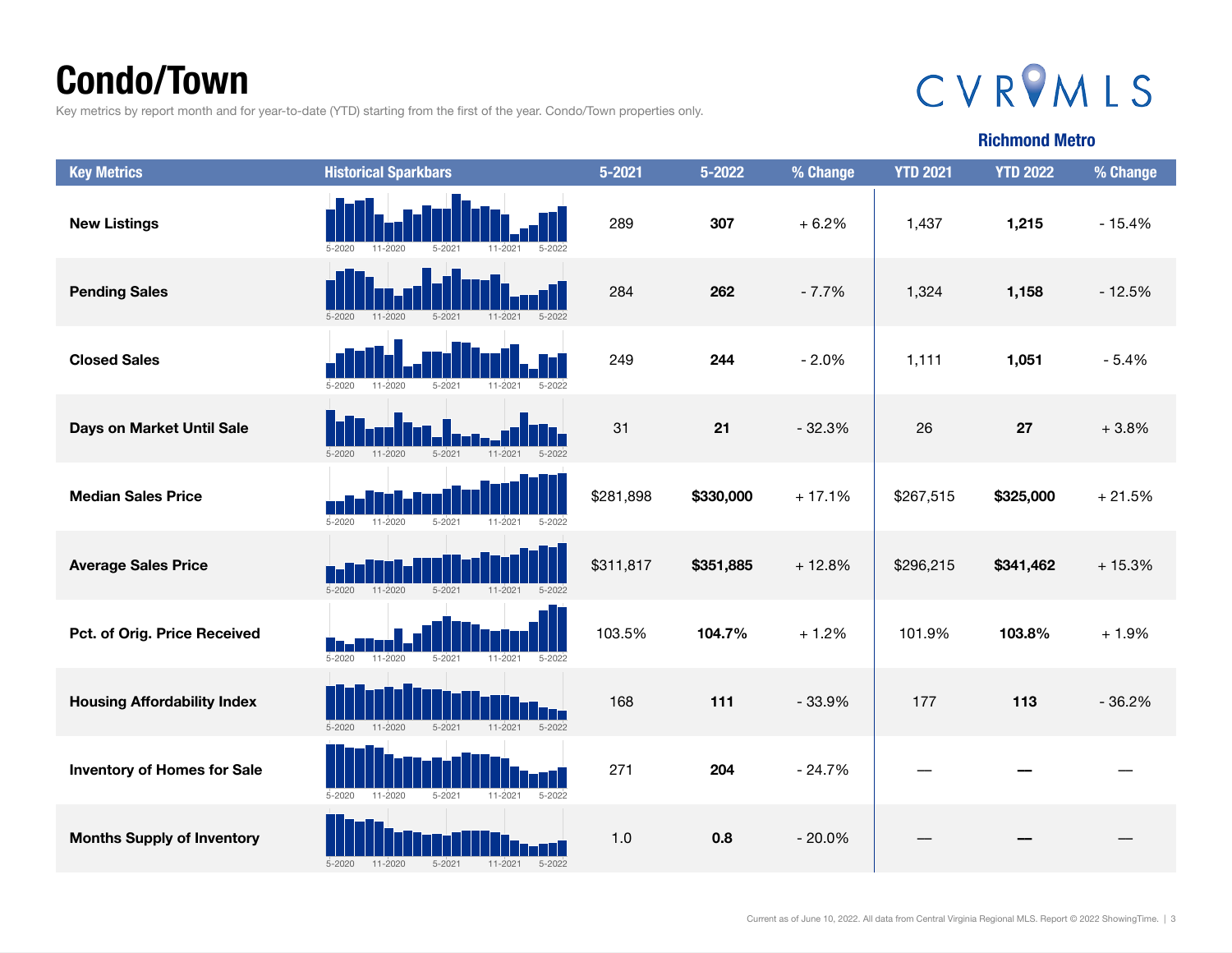## New Listings

A count of the properties that have been newly listed on the market in a given month.

## CVRPMLS

#### Richmond Metro



| 7,589   | 7,459                |          |         |            |          |
|---------|----------------------|----------|---------|------------|----------|
|         |                      | 6,529    |         |            |          |
|         |                      |          |         |            |          |
|         |                      |          |         |            |          |
|         |                      |          |         |            |          |
|         |                      |          |         |            |          |
|         |                      |          |         |            |          |
|         |                      |          | 1,333   | 1,437      | 1,215    |
|         |                      |          |         |            |          |
|         |                      |          |         |            |          |
| $-9.1%$ | $-1.7%$              | $-12.5%$ | $-7.9%$ | $+7.8%$    | $-15.4%$ |
| 2020    | 2021                 | 2022     | 2020    | 2021       | 2022     |
|         | <b>Single Family</b> |          |         | Condo/Town |          |

| <b>New Listings</b> | Single<br>Family | Year-Over-Year<br>Change | Condo /<br>Town | Year-Over-Year<br>Change |
|---------------------|------------------|--------------------------|-----------------|--------------------------|
| Jun-2021            | 1,791            | + 12.3%                  | 377             | + 8.0%                   |
| Jul-2021            | 1,719            | - 0.6%                   | 338             | + 6.0%                   |
| Aug-2021            | 1,597            | $+0.1\%$                 | 293             | - 12.3%                  |
| Sep-2021            | 1,393            | - 12.6%                  | 305             | - 12.1%                  |
| Oct-2021            | 1,360            | $-17.0%$                 | 285             | $+9.6%$                  |
| Nov-2021            | 1,020            | $-11.7%$                 | 257             | $+21.8%$                 |
| Dec-2021            | 748              | $-20.1%$                 | 147             | - 32.6%                  |
| Jan-2022            | 966              | $-18.7%$                 | 177             | - 37.2%                  |
| Feb-2022            | 1,128            | $+2.2%$                  | 197             | - 24.5%                  |
| Mar-2022            | 1,421            | - 12.2%                  | 264             | - 15.4%                  |
| Apr-2022            | 1,491            | - 17.6%                  | 270             | - 7.8%                   |
| May-2022            | 1,523            | - 12.5%                  | 307             | $+6.2%$                  |
| 12-Month Avg        | 1,346            | - 8.7%                   | 268             | - 7.6%                   |

### Historical New Listings by Month **Single Text** Condo/Town **Single Family Accordo/Town** 1-2008 1-2009 1-2010 1-2011 1-2012 1-2013 1-2014 1-2015 1-2016 1-2017 1-2018 1-2019 1-2020 1-2021 1-2022 0 500 1,000 1,500 2,000 2,500 3,000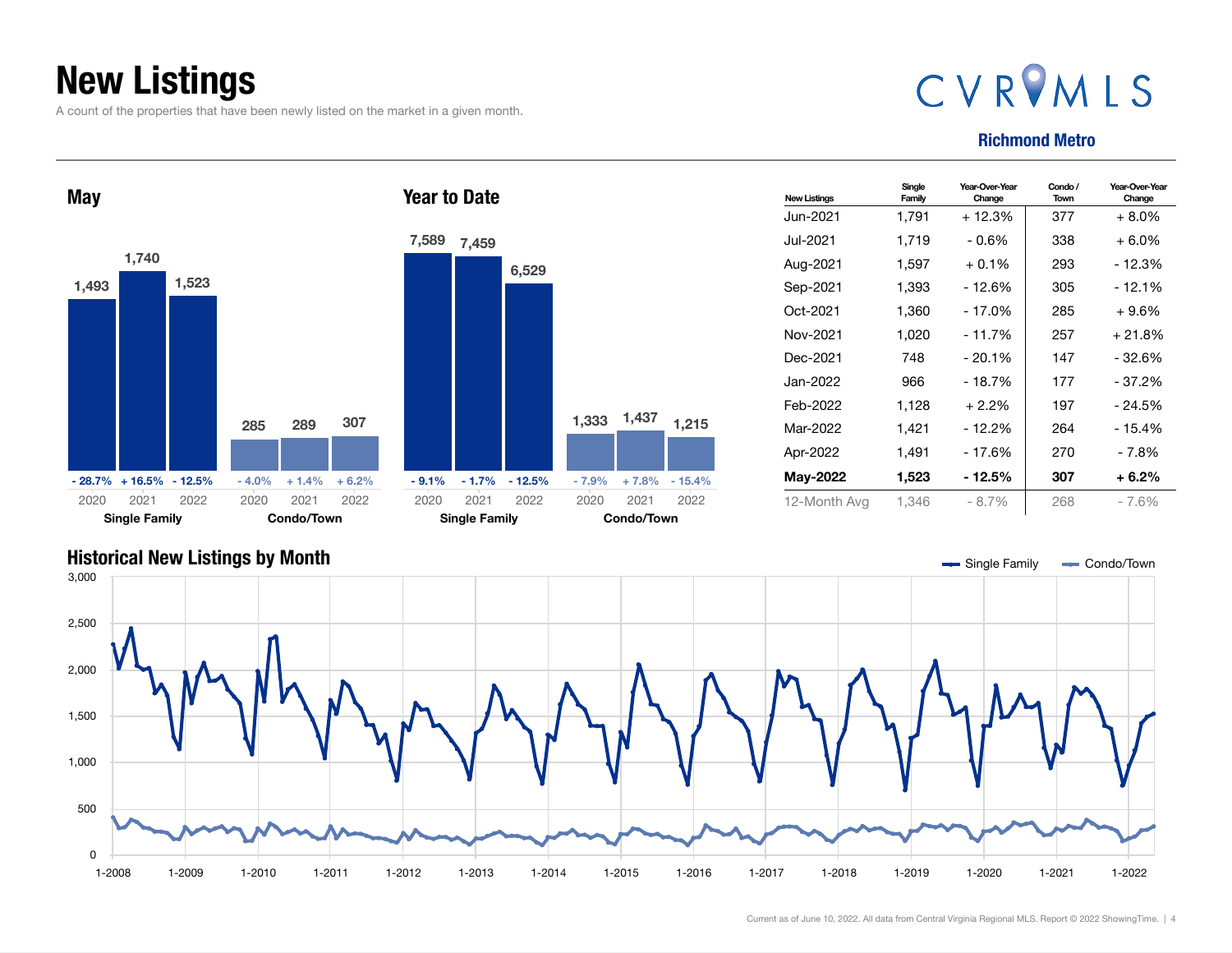### Pending Sales

 $\Omega$ 

A count of the properties on which offers have been accepted in a given month.

## CVRPMLS

#### Richmond Metro



1-2008 1-2009 1-2010 1-2011 1-2012 1-2013 1-2014 1-2015 1-2016 1-2017 1-2018 1-2019 1-2020 1-2021 1-2022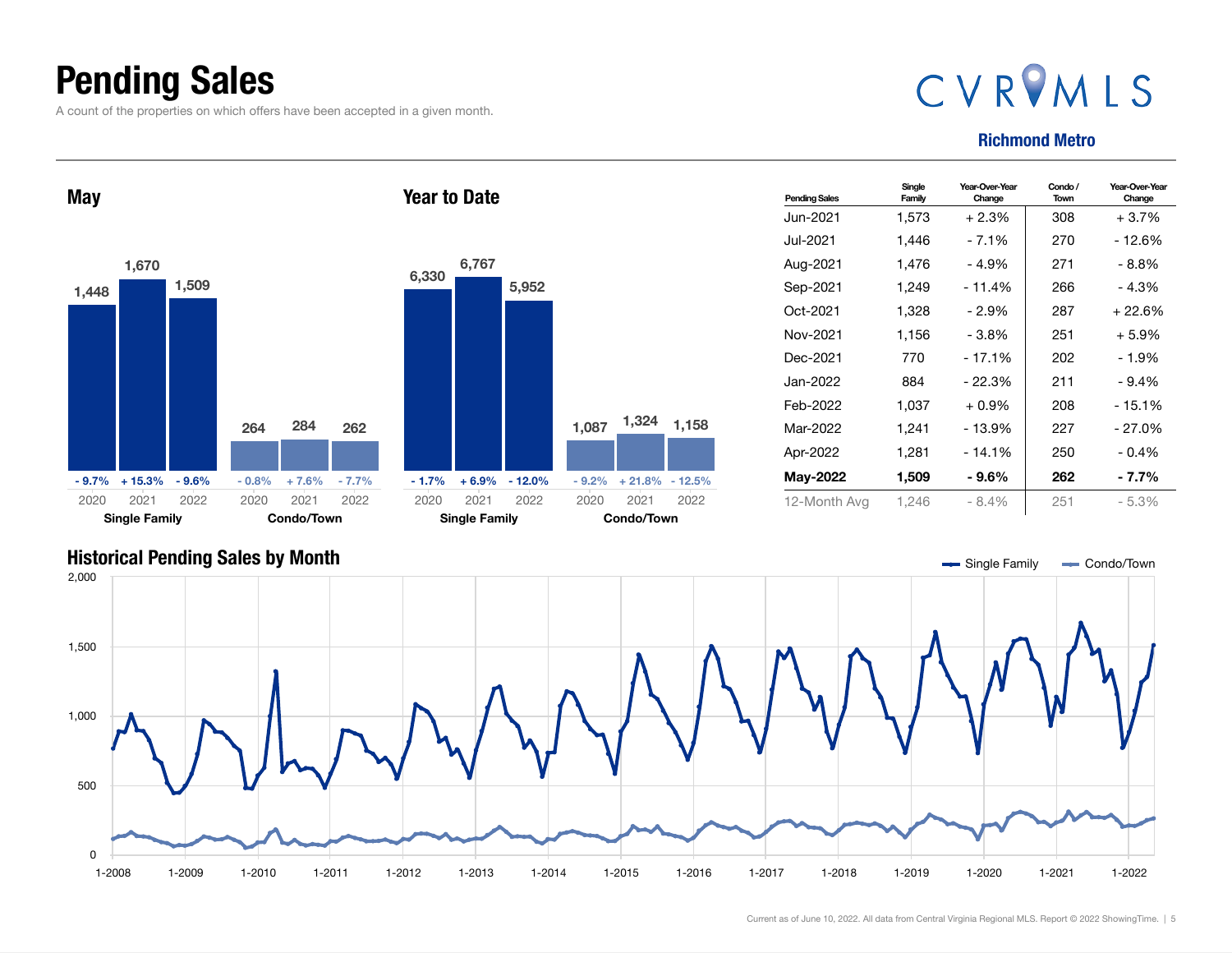### Closed Sales

A count of the actual sales that closed in a given month.

## CVRPMLS

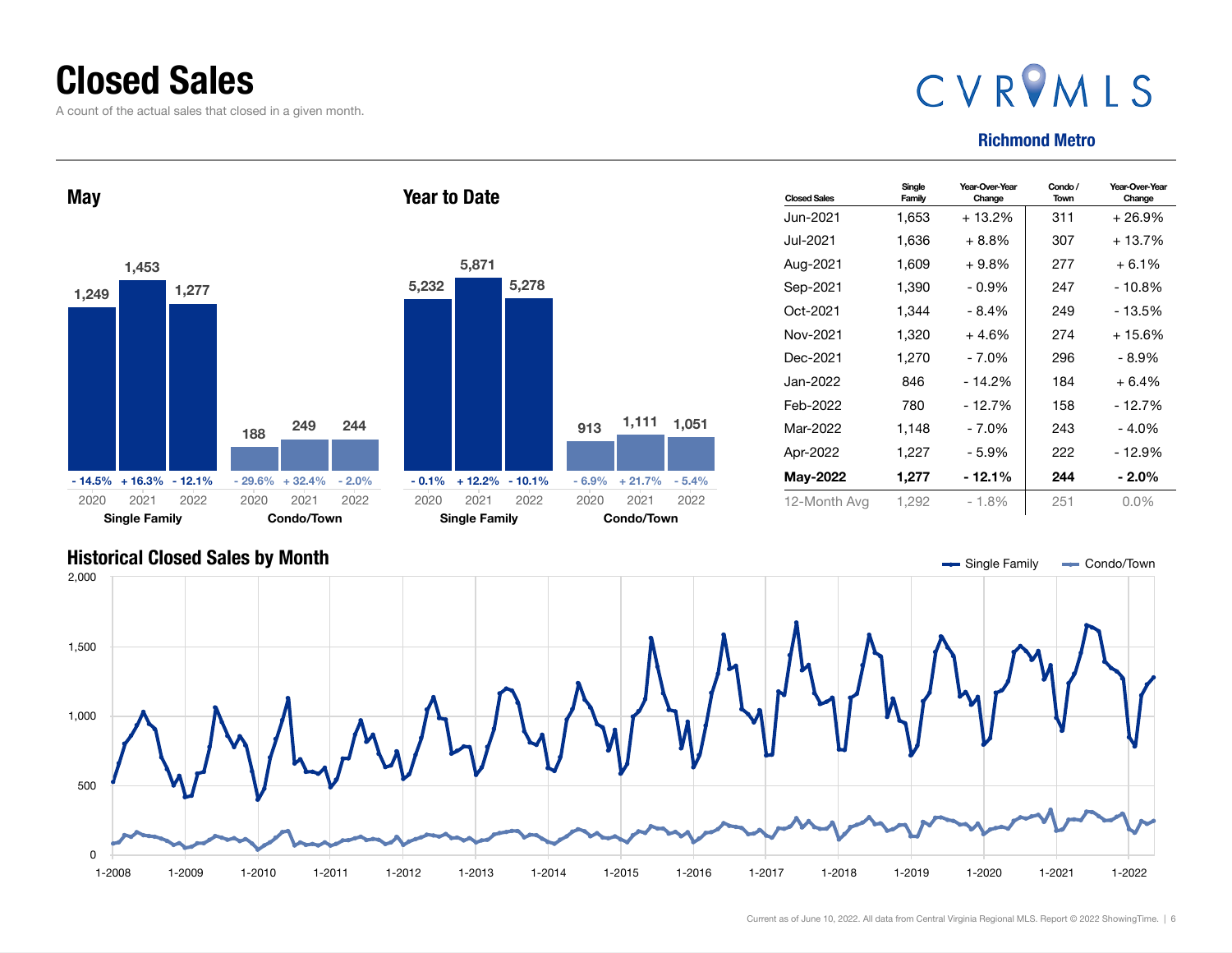### Days on Market Until Sale

Average number of days between when a property is listed and when an offer is accepted in a given month.

## CVRPMLS

#### Richmond Metro



| Days on Market | Single<br>Family | Year-Over-Year<br>Change | Condo /<br>Town | Year-Over-Year<br>Change |
|----------------|------------------|--------------------------|-----------------|--------------------------|
| Jun-2021.      | 11               | - 56.0%                  | 20              | - 33.3%                  |
| Jul-2021       | 10               | $-60.0\%$                | 18              | $-45.5%$                 |
| Aug-2021       | 12               | $-52.0%$                 | 20              | $-37.5%$                 |
| Sep-2021       | 12               | - 47.8%                  | 17              | $-29.2%$                 |
| Oct-2021       | 14               | $-30.0\%$                | 15              | $-42.3%$                 |
| Nov-2021       | 14               | $-22.2%$                 | 23              | - 8.0%                   |
| Dec-2021       | 16               | $-11.1%$                 | 25              | $-30.6%$                 |
| Jan-2022       | 18               | $-10.0\%$                | 36              | $+24.1%$                 |
| Feb-2022       | 16               | $-15.8%$                 | 27              | $+3.8\%$                 |
| Mar-2022       | 14               | $-26.3%$                 | 28              | $+7.7%$                  |
| Apr-2022       | 12               | $-14.3%$                 | 25              | +38.9%                   |
| May-2022       | 10               | $-9.1\%$                 | 21              | $-32.3%$                 |
| 12-Month Avg*  | 13               | $-35.0%$                 | 22              | $-20.8\%$                |

\* Days on Market for all properties from June 2021 through May 2022. This is not the average of the individual figures above.

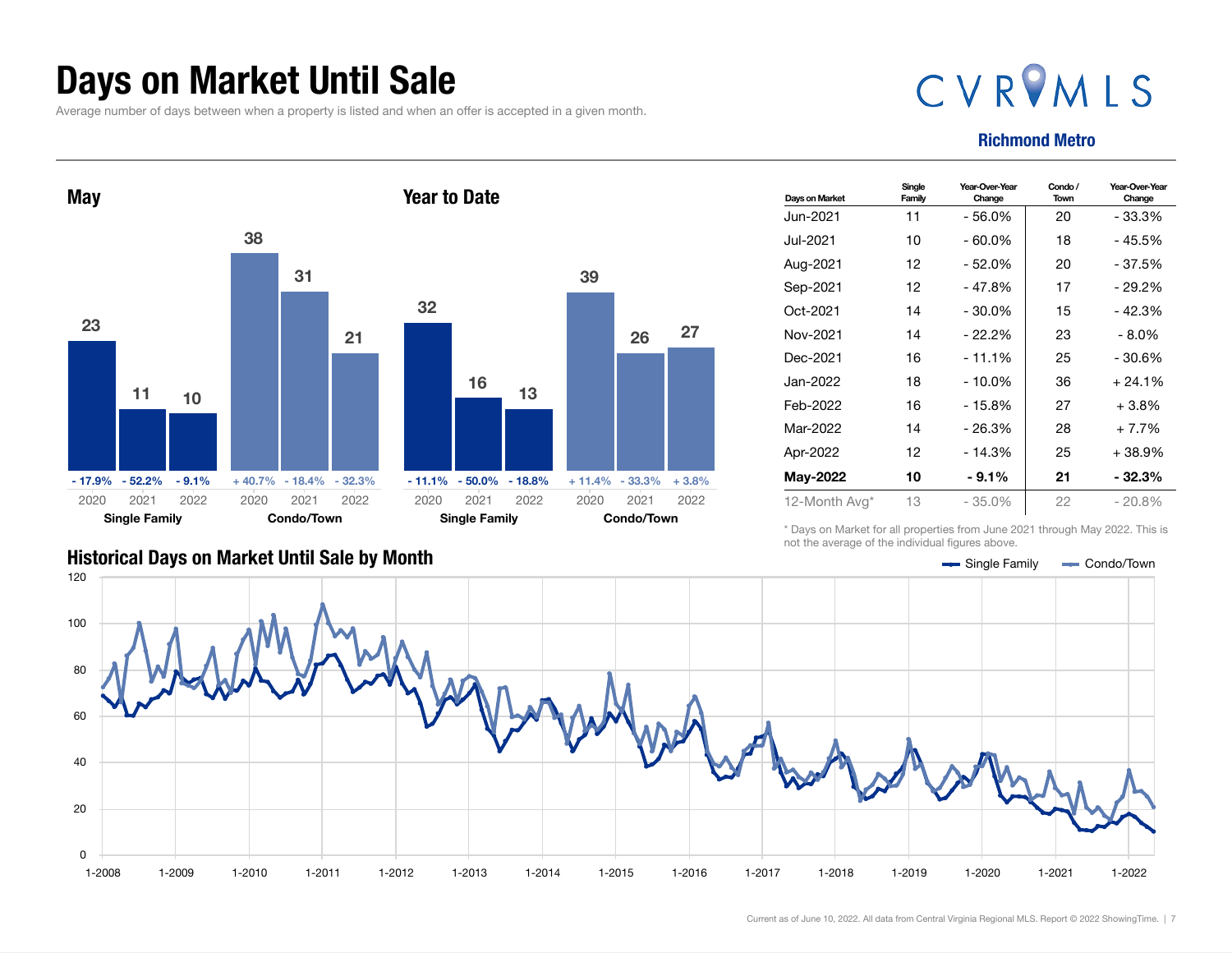### Median Sales Price

Point at which half of the sales sold for more and half sold for less, not accounting for seller concessions, in a given month.

## CVRPMLS

#### Richmond Metro



| <b>Median Sales Price</b> | Single<br>Family | Year-Over-Year<br>Change | Condo /<br>Town | Year-Over-Year<br>Change |
|---------------------------|------------------|--------------------------|-----------------|--------------------------|
| Jun-2021                  | \$351,450        | + 17.5%                  | \$290,358       | + 18.8%                  |
| Jul-2021.                 | \$349,900        | + 12.9%                  | \$280,000       | + 7.1%                   |
| Aug-2021                  | \$345,000        | $+9.5%$                  | \$278,005       | + 11.2%                  |
| Sep-2021                  | \$335,000        | $+8.1%$                  | \$304.500       | $+11.3%$                 |
| Oct-2021                  | \$341,514        | $+8.4%$                  | \$295,000       | + 9.3%                   |
| Nov-2021                  | \$340,000        | $+11.5%$                 | \$297,870       | + 12.4%                  |
| Dec-2021                  | \$332,000        | $+5.4%$                  | \$302.000       | + 9.8%                   |
| Jan-2022                  | \$332,000        | $+8.9%$                  | \$325,000       | + 29.2%                  |
| Feb-2022                  | \$349.950        | $+7.7%$                  | \$317,000       | + 17.5%                  |
| Mar-2022                  | \$365,000        | $+12.3%$                 | \$326,060       | $+23.0\%$                |
| Apr-2022                  | \$380,000        | $+11.8%$                 | \$321,500       | + 20.7%                  |
| <b>May-2022</b>           | \$390,000        | + 18.1%                  | \$330,000       | + 17.1%                  |
| 12-Month Avg*             | \$350,000        | $+10.6\%$                | \$301,458       | $+14.0\%$                |

\* Median Sales Price for all properties from June 2021 through May 2022. This is not the average of the individual figures above.



\$325,000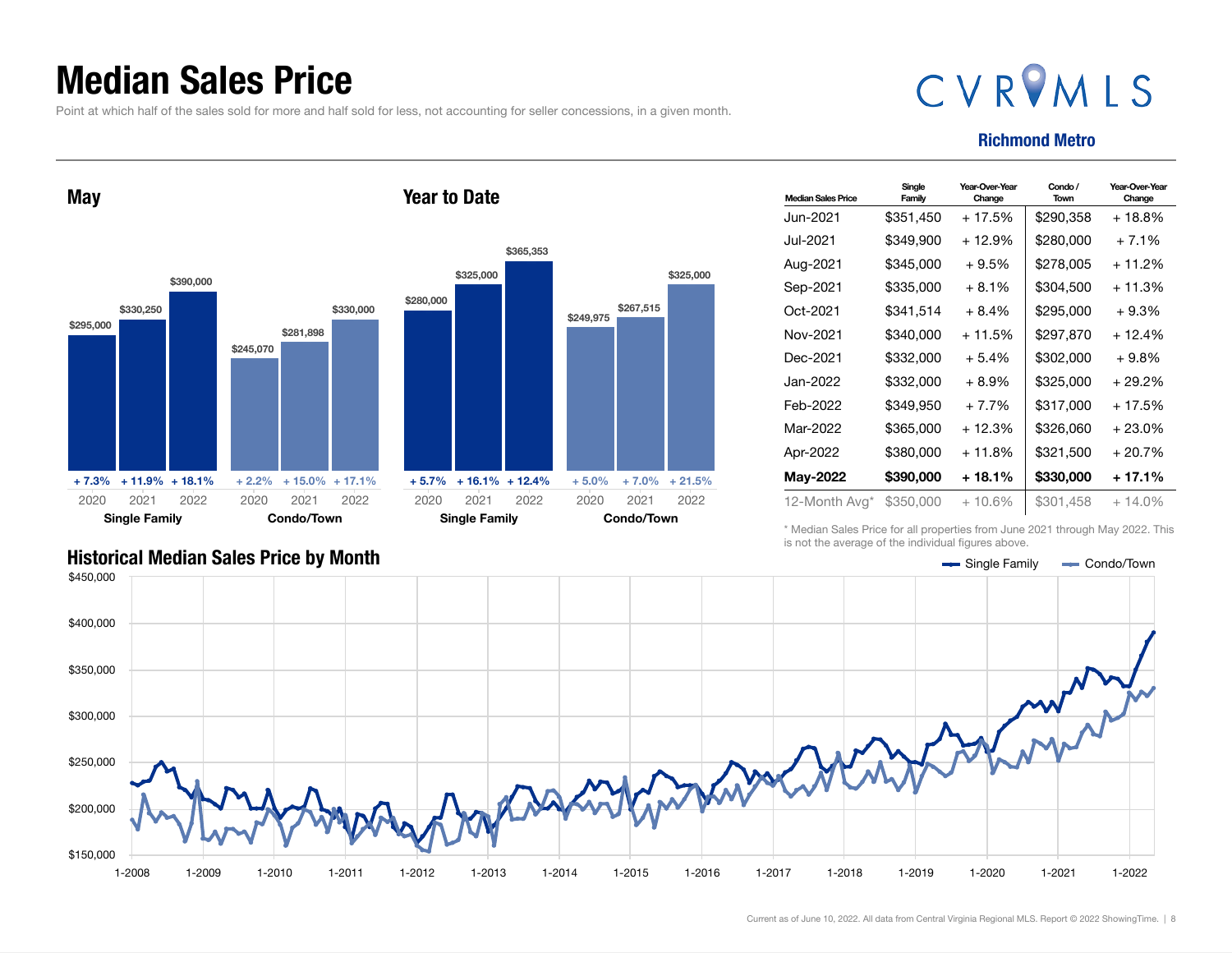### Average Sales Price

Average sales price for all closed sales, not accounting for seller concessions, in a given month.

## CVRPMLS

#### Richmond Metro

May \$327,816 \$375,070 \$452,463 + 4.9% + 14.4% + 20.6% \$269,400 \$311,817 \$351,885  $+1.4\% + 15.7\%$ 2020 Single Family 2021 2022 2020 Condo/Tow 2021 Year to Date \$318,935 \$365,862 \$418,101 + 6.4% + 14.7% + 14.3% 2020 Single Family

| ٧n        |           | <b>Single Family</b> |                    |           | Condo/Town |           |  |
|-----------|-----------|----------------------|--------------------|-----------|------------|-----------|--|
| 2022      | 2020      | 2021                 | 2022               | 2020      | 2021       | 2022      |  |
| $+12.8%$  | $+6.4%$   |                      | $+14.7\% + 14.3\%$ | $+2.9%$   | $+8.1%$    | $+15.3%$  |  |
| \$351,885 | \$318,935 | \$365,862            | \$418,101          | \$274,060 | \$296,215  | \$341,462 |  |

| Avg. Sales Price | Single<br>Family | Year-Over-Year<br>Change | Condo /<br>Town | Year-Over-Year<br>Change |
|------------------|------------------|--------------------------|-----------------|--------------------------|
| Jun-2021         | \$389,144        | $+17.0%$                 | \$310,309       | + 21.1%                  |
| Jul-2021         | \$396,210        | + 15.9%                  | \$291,524       | + 3.7%                   |
| Aug-2021         | \$389.350        | $+9.7%$                  | \$297,597       | + 9.7%                   |
| Sep-2021         | \$372.149        | $+5.9%$                  | \$317,108       | + 8.7%                   |
| Oct-2021         | \$382,337        | $+5.9%$                  | \$306,374       | + 5.9%                   |
| Nov-2021         | \$386,755        | $+10.1%$                 | \$304,068       | + 6.6%                   |
| Dec-2021         | \$384,360        | $+9.0%$                  | \$312,510       | $+6.4%$                  |
| Jan-2022.        | \$387,674        | $+12.9%$                 | \$334.904       | $+25.1%$                 |
| Feb-2022         | \$388,368        | $+9.9%$                  | \$327,905       | $+10.3%$                 |
| Mar-2022         | \$409,812        | $+11.1%$                 | \$346,719       | + 15.9%                  |
| Apr-2022         | \$429,559        | + 13.7%                  | \$339,215       | $+14.4%$                 |
| May-2022         | \$452,463        | + 20.6%                  | \$351,885       | $+12.8%$                 |
| 12-Month Avg*    | \$397,058        | $+11.7%$                 | \$317,974       | $+10.7%$                 |

\* Avg. Sales Price for all properties from June 2021 through May 2022. This is not the average of the individual figures above.

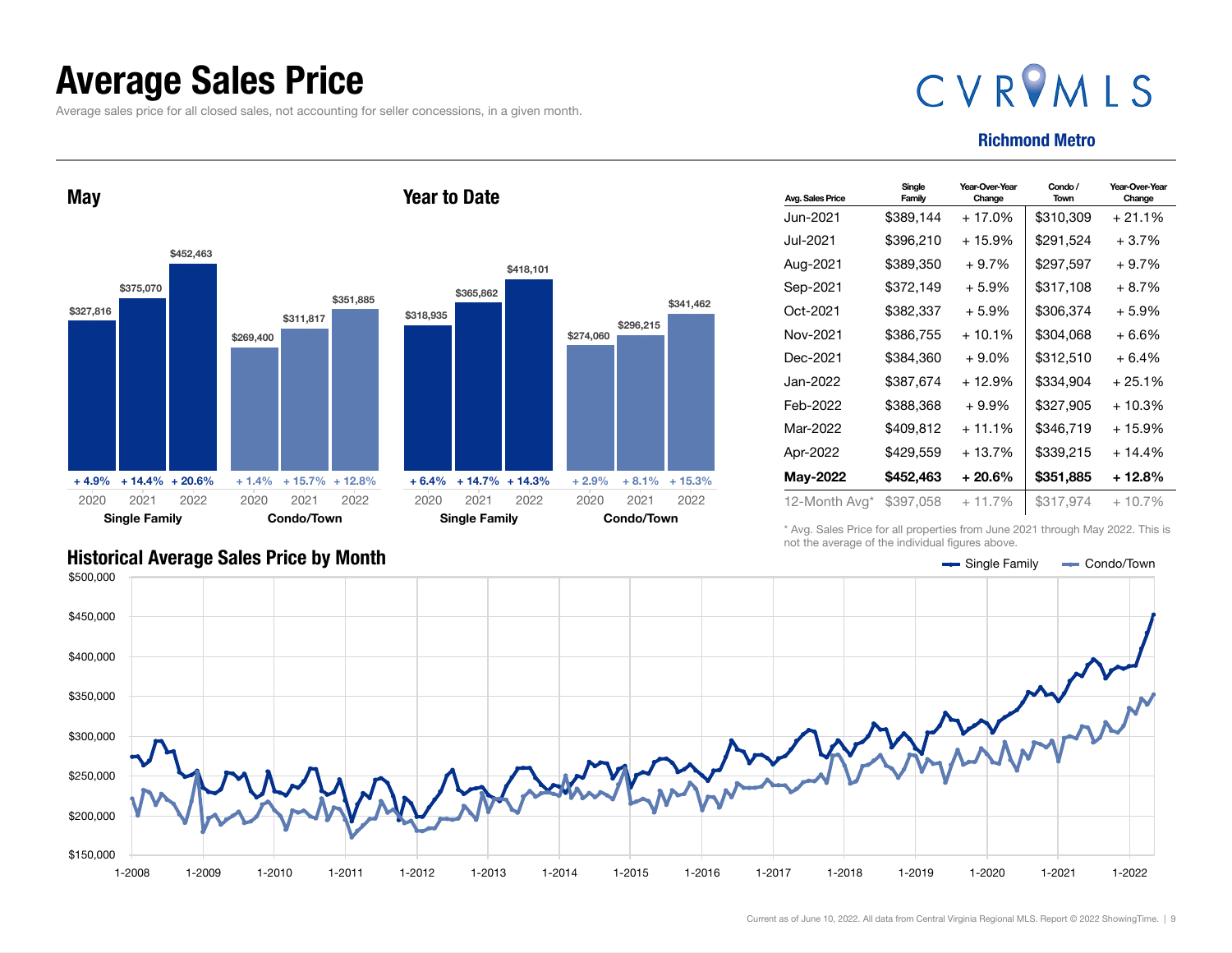### Percent of Original List Price Received

Percentage found when dividing a property's sales price by its original list price, then taking the average for all properties sold in a given month, not accounting for seller concessions.

# CVRPMLS

#### Richmond Metro



| <b>Historical Percent of Original List Price Received by Month</b> |  | Single Family - Condo/Town |
|--------------------------------------------------------------------|--|----------------------------|
|                                                                    |  |                            |

| Pct. of Orig. Price<br>Received | Single<br>Family | Year-Over-Year<br>Change | Condo /<br>Town | Year-Over-Year<br>Change |
|---------------------------------|------------------|--------------------------|-----------------|--------------------------|
| Jun-2021.                       | 105.1%           | $+5.2\%$                 | 102.8%          | $+3.2\%$                 |
| Jul-2021.                       | 104.5%           | $+4.4%$                  | 102.6%          | $+3.3\%$                 |
| Aug-2021                        | 103.0%           | $+2.7%$                  | 102.3%          | $+2.3%$                  |
| Sep-2021                        | 102.3%           | $+1.8\%$                 | 101.4%          | $+1.3%$                  |
| Oct-2021                        | 102.3%           | $+1.2\%$                 | 101.3%          | $+1.4%$                  |
| Nov-2021                        | 102.8%           | $+1.9%$                  | 101.3%          | $+1.5%$                  |
| Dec-2021                        | 102.2%           | $+1.0%$                  | 101.3%          | $-0.3%$                  |
| Jan-2022.                       | 102.7%           | $+1.7%$                  | 101.2%          | $+1.8%$                  |
| Feb-2022                        | 104.6%           | $+2.6%$                  | 102.7%          | $+1.8%$                  |
| Mar-2022                        | 105.3%           | $+2.2\%$                 | 104.3%          | $+2.3%$                  |
| Apr-2022                        | 108.1%           | $+3.6\%$                 | 105.1%          | $+2.3%$                  |
| May-2022                        | 108.0%           | $+2.5%$                  | 104.7%          | $+1.2%$                  |
| 12-Month Avg*                   | 104.2%           | $+2.6%$                  | 102.6%          | $+1.8%$                  |

\* Pct. of Orig. Price Received for all properties from June 2021 through May 2022. This is not the average of the individual figures above.

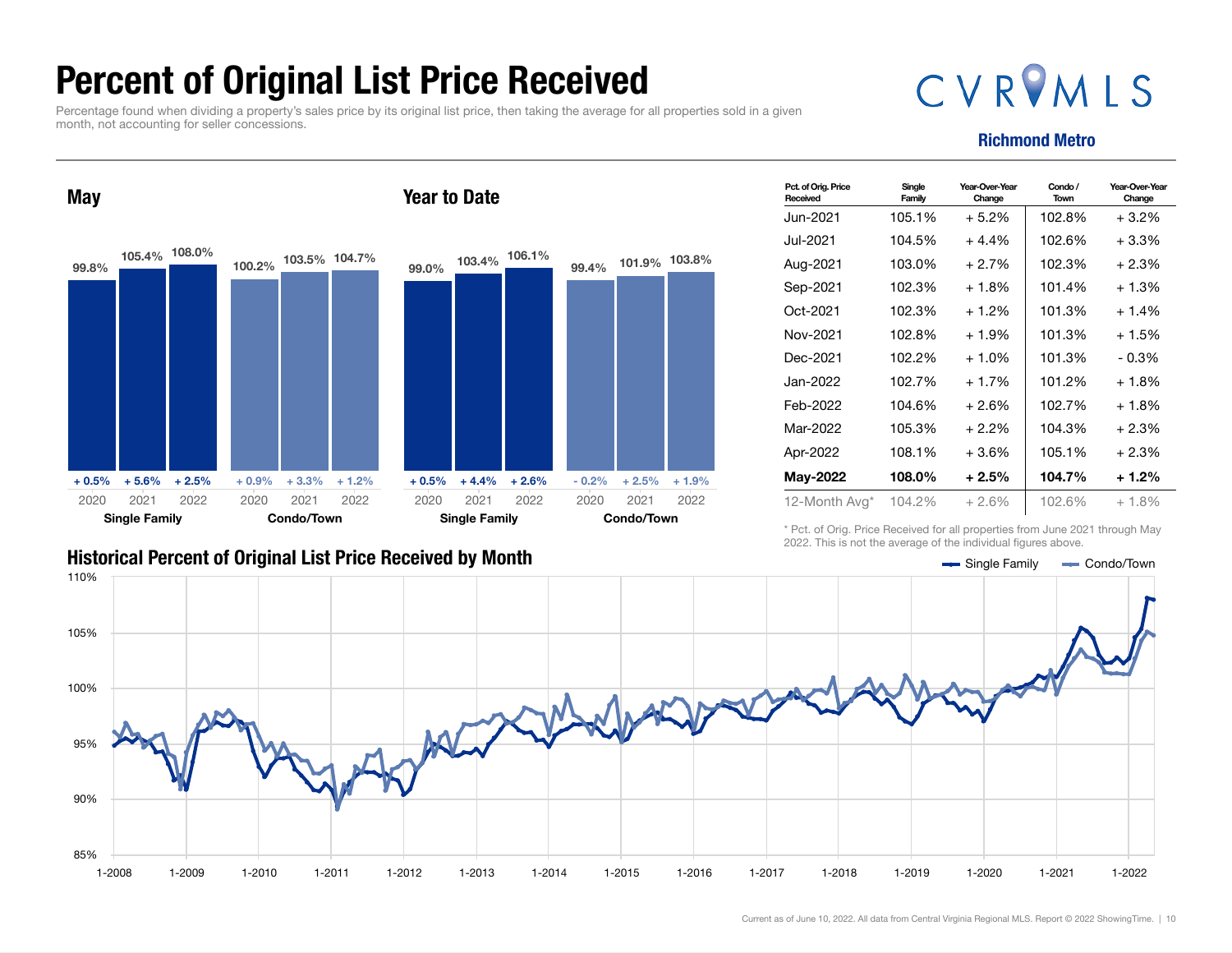## Housing Affordability Index

This index measures housing affordability for the region. For example, an index of 120 means the median household income is 120% of what is necessary to qualify for the median-priced home under prevailing interest rates. A higher number means greater affordability.

## CVRVMLS

#### Richmond Metro



| <b>Affordability Index</b> | Single<br>Family | Year-Over-Year<br>Change | Condo /<br>Town | Year-Over-Year<br>Change |  |
|----------------------------|------------------|--------------------------|-----------------|--------------------------|--|
| Jun-2021                   | 134              | - 13.0%                  | 163             | - 13.8%                  |  |
| Jul-2021                   | 136              | - 9.9%                   | 170             | - 5.0%                   |  |
| Aug-2021                   | 135              | $-9.4%$                  | 168             | - 10.6%                  |  |
| Sep-2021                   | 138              | $-9.8%$                  | 152             | - 12.1%                  |  |
| Oct-2021                   | 136              | - 9.9%                   | 157             | - 10.8%                  |  |
| Nov-2021                   | 140              | $-10.8%$                 | 160             | - 11.6%                  |  |
| Dec-2021                   | 136              | $-11.1%$                 | 150             | $-14.8%$                 |  |
| Jan-2022                   | 132              | $-16.5%$                 | 135             | $-29.7%$                 |  |
| Feb-2022                   | 124              | - 16.2%                  | 137             | $-23.0%$                 |  |
| Mar-2022                   | 108              | $-25.0%$                 | 121             | $-31.3%$                 |  |
| Apr-2022                   | 97               | $-29.7%$                 | 114             | - 35.2%                  |  |
| <b>May-2022</b>            | 94               | $-34.3%$                 | 111             | - 33.9%                  |  |
| 12-Month Avg               | 126              | $-16.0%$                 | 145             | $-19.0%$                 |  |

#### Historical Housing Affordability Index by Month  $\blacksquare$  Single Family  $\blacksquare$  Single Family  $\blacksquare$  Condo/Town



113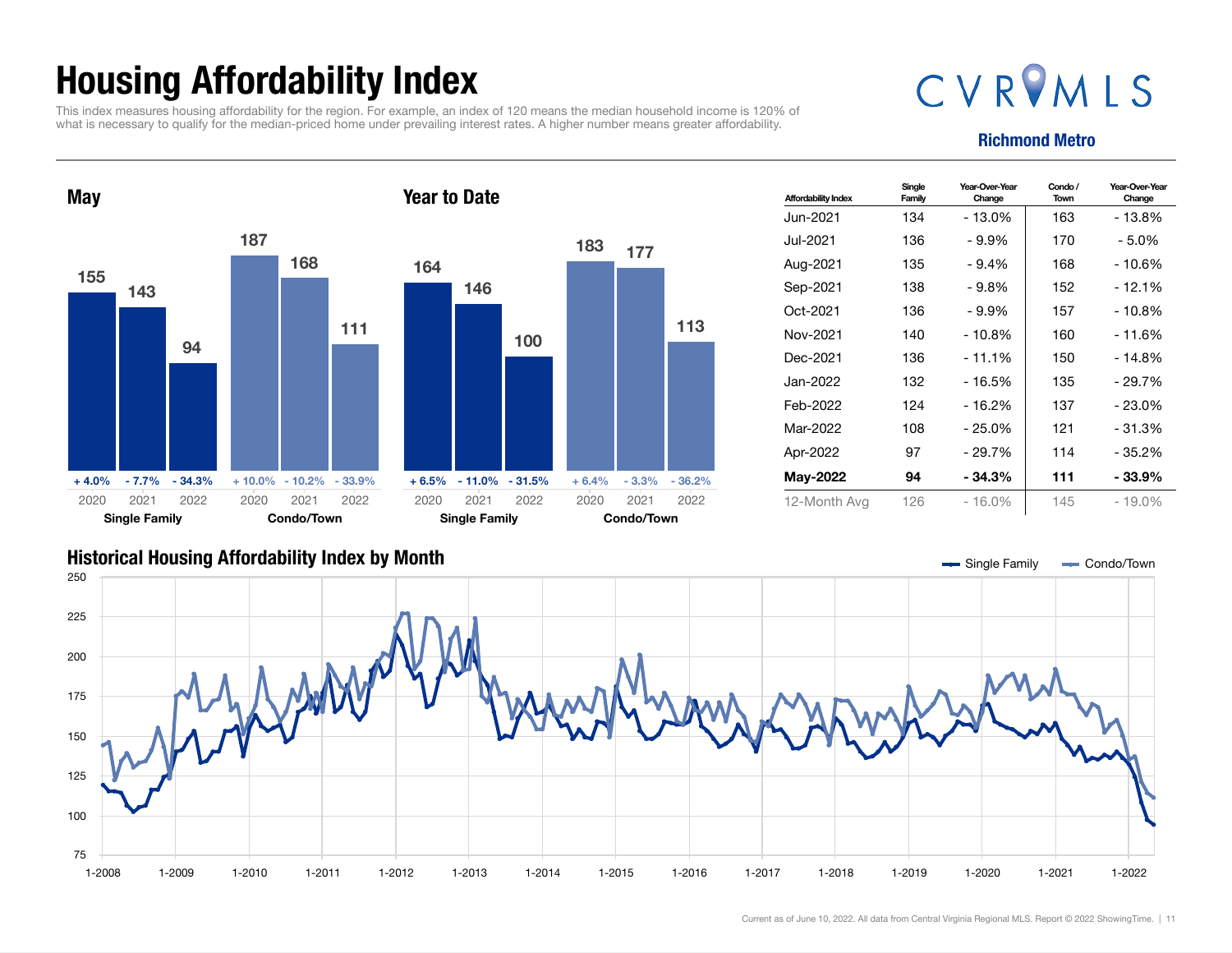### Inventory of Homes for Sale

The number of properties available for sale in active status at the end of a given month.





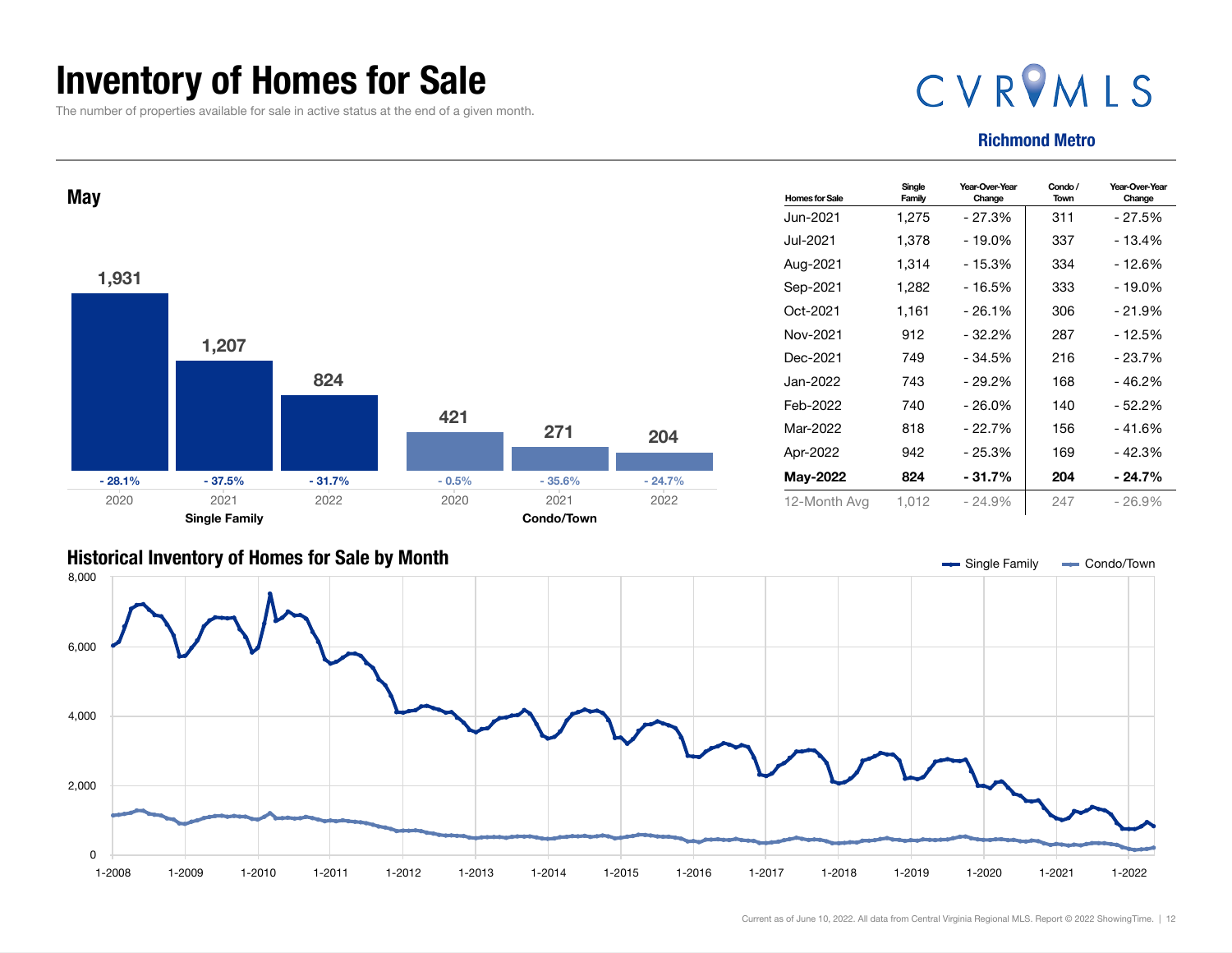## Months Supply of Inventory

The inventory of homes for sale at the end of a given month, divided by the average monthly pending sales from the last 12 months.

## CVRPMLS

#### Richmond Metro



### $\frac{1}{100}$  Historical Months Supply of Inventory by Month  $\frac{1}{100}$  Single Family  $\frac{1}{100}$  Condo/Town

| <b>Months Supply</b> | Single<br>Family | Year-Over-Year<br>Change | Condo /<br>Town | Year-Over-Year<br>Change |  |
|----------------------|------------------|--------------------------|-----------------|--------------------------|--|
| Jun-2021             | 0.9              | $-40.0\%$                | 1.2             | - 40.0%                  |  |
| Jul-2021             | 1.0              | $-28.6%$                 | 1.3             | - 27.8%                  |  |
| Aug-2021             | 1.0              | $-16.7%$                 | 1.3             | - 23.5%                  |  |
| Sep-2021             | 1.0              | - 16.7%                  | 1.3             | - 27.8%                  |  |
| Oct-2021             | 0.9              | - 25.0%                  | 1.2             | $-29.4%$                 |  |
| Nov-2021             | 0.7              | $-30.0\%$                | 1.1             | - 21.4%                  |  |
| Dec-2021             | 0.6              | $-33.3%$                 | 0.8             | - 33.3%                  |  |
| Jan-2022             | 0.6              | $-25.0%$                 | 0.6             | - 53.8%                  |  |
| Feb-2022             | 0.6              | $-25.0%$                 | 0.5             | $-58.3%$                 |  |
| Mar-2022             | 0.6              | $-25.0%$                 | 0.6             | - 40.0%                  |  |
| Apr-2022             | 0.7              | $-22.2%$                 | 0.7             | - 36.4%                  |  |
| May-2022             | 0.7              | - 22.2%                  | 0.8             | - 20.0%                  |  |
| 12-Month Avg*        | 0.8              | $-27.0%$                 | 0.9             | - 33.8%                  |  |

\* Months Supply for all properties from June 2021 through May 2022. This is not the average of the individual figures above.